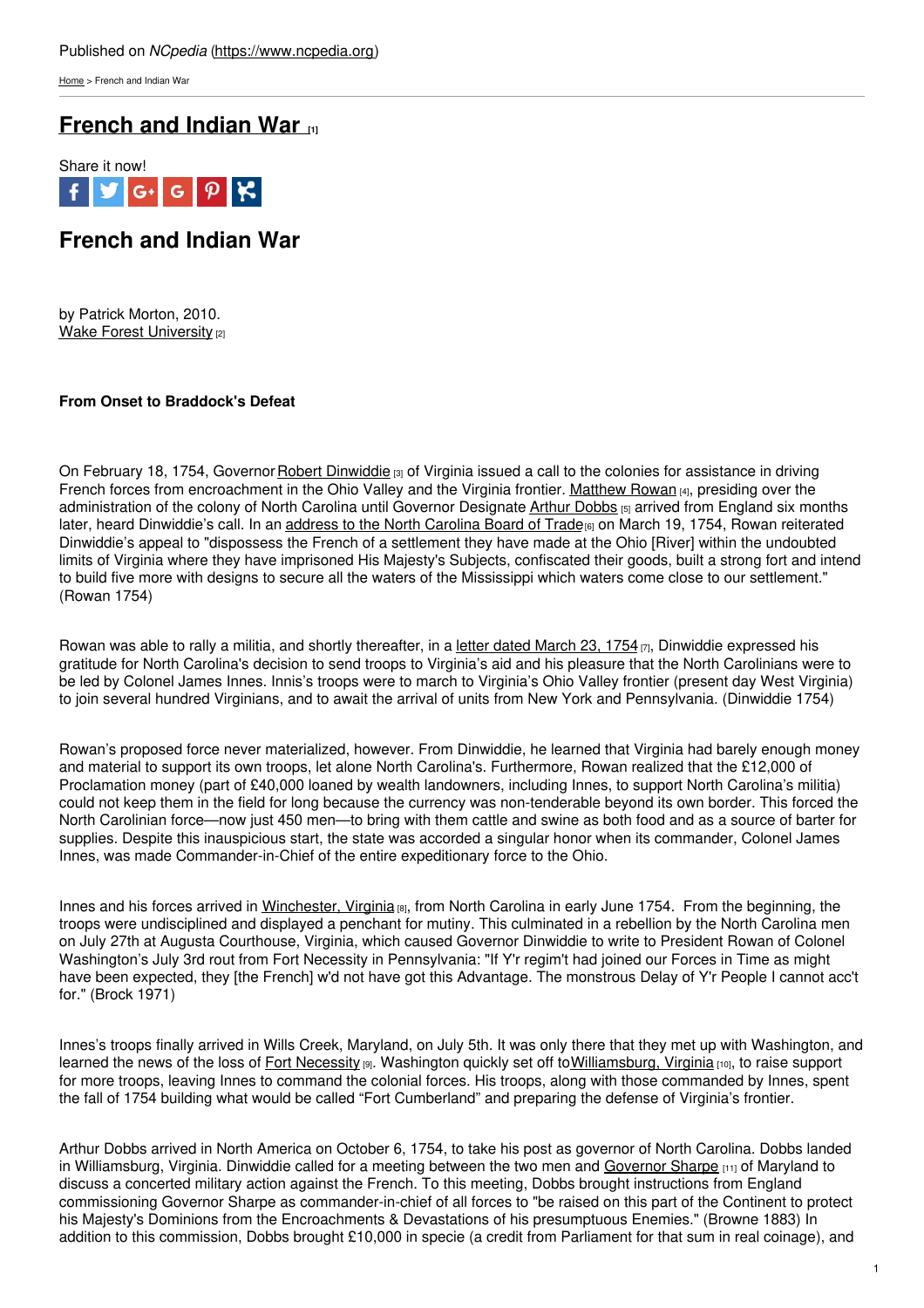a gift of 1,000 muskets for North Carolina from the King. He also told the governors that British Regulars—well disciplined and experienced soldiers—were already sailing to the Colonies under the command of General Edward Braddock. This conference also produced a preliminary plan upon which the three colonial leaders agreed: A force of one thousand troops would be assembled and an attempt made to capture Fort [Duquesne](https://ohiohistorycentral.org/w/Fort_Duquesne?rec=705) [12], located on the convergence of the Alleghany and Monongahela Rivers and headwaters of the Ohio River (in what is now Pittsburgh, Pennsylvania). With the capture of this key strategic location, the British reinforcements would have an ideal location from which to launch attacks in the Ohio Valley to the East. With the addition of Fort Cumberland, 140 miles southeast from Duquesne, Braddock would have a powerful grip on the entire valley.

After the meeting in Williamsburg, Dobbs departed for his own capitol in North Carolina. Arriving in New [Bern](https://www.newbernnc.gov/) [13] at the end of October 1754, Dobbs called into session the assembly and sent out letters to all the militia commanders in the colony for an assessment of the readiness of their forces. What he received from the militia captains was disheartening. Militia captains from [Bladen](https://www.ncpedia.org/geography/bladen)  $[14]$  to [Pasquotank](https://www.ncpedia.org/geography/pasquotank)  $[15]$  Counties responded that their troops had "no equipment" (Clarke 1957) or "Arms nor Ammunition belonging to his Majesty's Stores in said Regiment." (Murden 1754)

The assembly convened in New Bern only six weeks later—on December 12—and on the verge of war. Dobbs was ready with a powerful speech that stressed the grave state of North Carolina's defenses, and reminded the representatives' of their duties to protect the Protestant church, their allegiances to the King, and the defense of His Empire. Upon completion of his address, the normally politically divided assembly united to approve an appropriation of £8,000—with £5,000 dedicated to raising a force of one hundred men against the French under the [command](https://www.ncpedia.org/biography/dobbs-edward-brice) of Dobbs's son Edward Brice Dobbs [16].

Until his appointment in North Carolina, Captain Edward Brice Dobbs was on leave from the British Army serving his father and gaining military [experience](https://alexandriava.gov/) in the Colonies. In the early spring of 1755, Captain Dobbs set sail for Alexandria, Virginia  $_{17}$ , with only 84 men under his command, having been unable to raise the full 100 called for in the assembly's appropriations. Landing at Alexandria in late April of 1755, Captain Dobbs immediately set out on foot to Fort Cumberland where troops were massing for a major attack on Fort Duquesne. They reached Fort Cumberland on May 30, 1755, the last of the colonial provincial companies to arrive.

Among the officers and companies the North Carolinians joined at Fort Cumberland was General Edward [Braddock](https://ohiohistorycentral.org/w/Braddock,_Edward?rec=46) [18], hand-picked by William [Augustus](https://www.britannica.com/biography/William-Augustus-Duke-of-Cumberland) [19], The Duke of Cumberland, to command the colonial troops in America. Braddock had arrived in Virginia on February 19, 1755, with two regiments of British regulars, the 44th Foot and 48th Foot. Also at Fort Cumberland were companies of Virginia militia as well as 80 men from Maryland. In addition, Braddock assembled at Cumberland a corps of regular artillery, comprised of eight twelve-pound cannons, and a company of thirty-six sailors from British Commodore Augustus Keppel's fleet. (Nichols 1947)

With forces massing and plans for attack well under way at Fort Cumberland, desertion and troop numbers continued to be a problem for North Carolinians. General Braddock's return (essentially, a tallied list) for June 8, 1755, reported that Dobbs's North Carolina forces totaling 81 men, and still needing another twenty-eight to complete their complement. (Braddock 1755)

In early June, Braddock began his march towards Fort [Duquesne](https://ohiohistorycentral.org/w/Fort_Duquesne?rec=705) [12]. The soldiers were dressed in the prescribed uniforms of the colonial provincial companies (blue breeches and coats faced with red) although Braddock did allow modification for wilderness campaigning.

"The Soldiers are to leave their Shoulder Belts, Waist Belts and hangers behind and only to take with them to the field one spare shirt, one spare pair of Stockings, one spare pair of Shoes and one pair of Brown Gater's." (Braddock 1878)

At Little Meadows, on June 18, Braddock split up his troops. He took an advance column to meet the French forces at Fort Duquesne. The French and Indians were commanded by Captain Daniel Liénard de Beaujeu,and consisted of over 800 French regulars, Canadian militia and Indian allies. (Gipson 1965) Captain Dobbs's Independent Company, which included the North Carolina troops, deployed as rangers at the rear supply column under the command of Colonel Thomas Dunbar. Because they proceeded so slowly to Fort Duquesne, they would manage to avoid battle completely.

On July 9th at the Battle of the [Monongahela](http://faculty.marianopolis.edu/c.belanger/quebechistory/encyclopedia/BattleoftheMonongahela.htm) [20], during which the commanders on both sides were shot (and ultimately killed), the British and colonial militias were decidedly defeated. Colonel Washington took control of the retreating men, whose numbers were greatly diminished during the battle, and along with the dying Braddock, they made their way back to Dunbar and the supply group. Braddock would die near the ruins of Fort Necessity on July 13.

Dunbar took the lead of the retreating forces from Washington and headed back to Fort Cumberland to regroup. There, he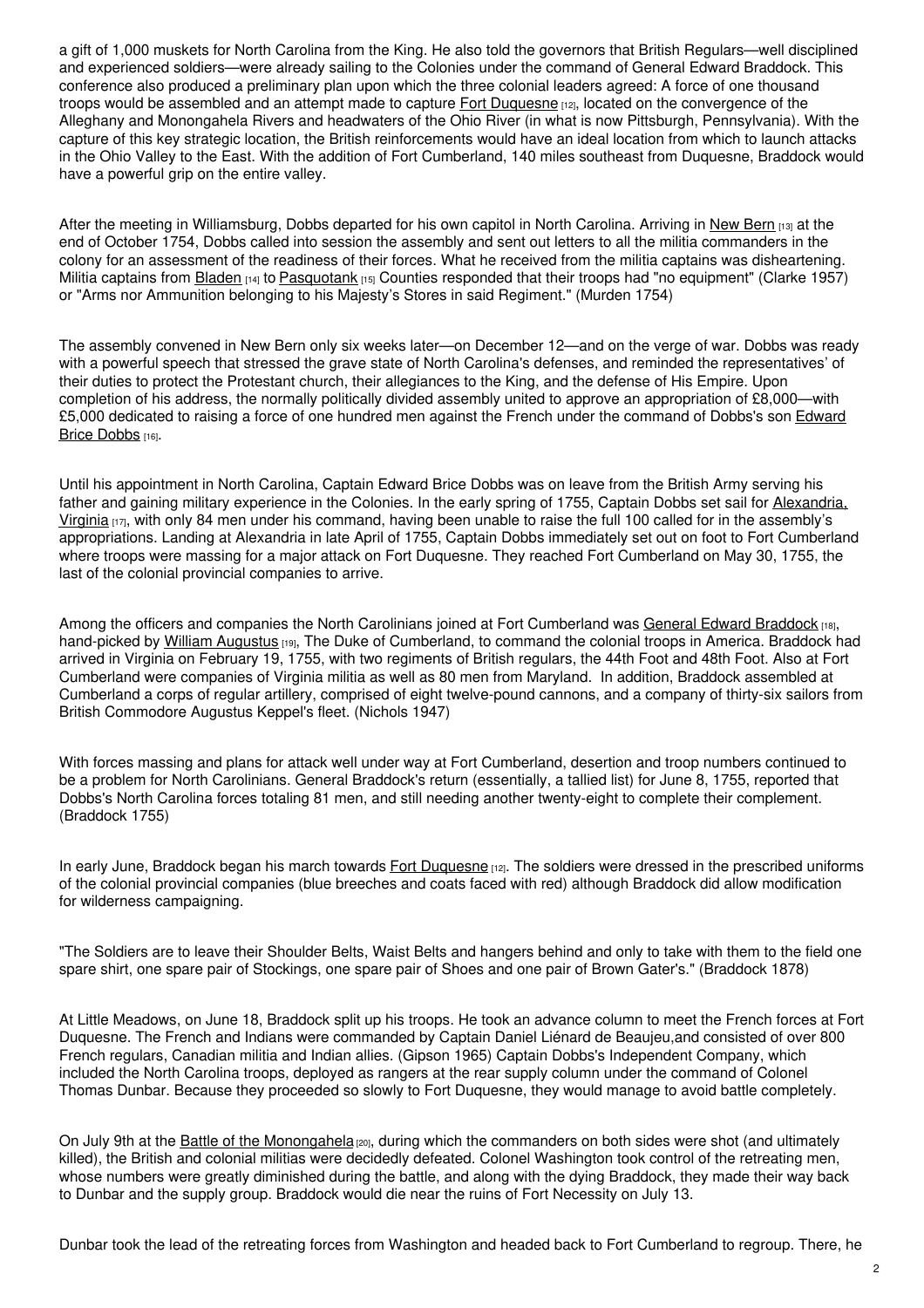left 400 sick and wounded, including Captain Dobbs, under the care of Colonel Innes, who had been appointed Governor of the Fort. Dunbar, fearing the expedition was lost, took the remaining 1,200 troops and headed to Philadelphia for the remainder of 1755.

## **From Braddock to Final Victory**

Not to be thwarted by Braddocks' defeat at the hands of France, Governor Dobbs called a meeting of the assembly to address the growing threat France posed. Convened on September 25, 1755, Dobbs alerted the assembly to the danger North Carolina faced with the destruction of Braddock's force. Upon the completion of this address, the assembly once again reached deep into their pockets and approved a supply of £10,000 for the raising of three companies of foot, "to protect the Frontier of this Province and to assist the other colonies in Defense of His Majesty's Territories." (Connor 1919)

Captain Edward Brice Dobbs, now promoted to the rank of Major, was ordered to march his company out of Fort Cumberland and join this new battalion. Taking command, Major Dobbs was then to move his force to New York to reinforce the force being assembled there under the new [Commander-in-Chief](https://www.nationalgalleries.org/search) of all British forces in America, John Campbell, Earl of Loudoun  $[21]$ . Dobbs indicated that he sent his troops to New York, under the belief that had he left them at Fort Cumberland they would be used to defend the Virginia wilderness.

Having consolidated his force at Fort Cumberland, Dobbs marched his troops northward, arriving in New York on May 31, 1756. In New York, North Carolinians helped to shore up the defenses of Fort [Oswego](https://museum.dmna.ny.gov/forts) [22], which had been reduced by disease during the previous winter. Fighting under the overall command of Colonel James Mercer, the fort was overwhelmed on August 16, 1756, by the forces of Joseph Louis, Marquis de Montcalm. However, no mention is made in the original records of North Carolinians being garrisoned inside the doomed fortress. Their fate is disclosed by Lord Loudoun in a letter dated August 26, 1756. In it he states that he had sent "Major Dobbs and his troops to recover missing powder," and that he had left Major Dobbs's people at the little Carrying Place..." (Hamilton 1965, vol II, p. 351) Having escaped destruction at the hands of Montcalm, the remaining provincial companies were disbanded. However, rather than just letting them wander off, the soldiers of these provincial companies were encouraged to enlist in the 62nd Regiment or one of the Regular British Infantry Regiments.

With the culmination of another disastrous year for British arms, Lord Loudoun called for a conference of the Governors of Pennsylvania, Maryland, Virginia, North Carolina, South Carolina and Georgia to be held in Philadelphia on February 17. Arriving late on March 14, Lord Loudoun informed the Governors that with most of the French forces invested around the New England frontier; British forces were to concentrate there. However, in the minutes of the meeting the governors expressed the concern that; "there is a danger of the Enemy making an attack on the Province of South Carolina, either by sea from St. Domingo or from Alabama fort in the Creek Indian on the head of the Mobile." According to these same minutes Lord Loudoun made it known that; "he was willing to leave for the Defense of the Southern Provinces on Battalion to be compleated to One Thousand Man and the three Independent Companies in South Carolina of one hundred Men which may amount to 200 effective men."

Completing this conference in Philadelphia, Governor Dobbs returned to North Carolina to ask the Assembly for yet another contingent of men and supplies to keep them. Once again, the Assembly agreed to Dobbs's request and promised the amount of £5,300 to raise and supply for six months, two hundred men. This force under the command of Captain John Payne was to be sent to South Carolina to augment the troops already garrisoned there. An additional force of two hundred men was to be raised to defend North Carolina's own frontier. Although this expeditionary force to South Carolina was authorized on paper, the company itself never materialized. (Kimball 1906)

In early 1758, Pitt had re-deployed Bouquets Southern Army north to augment the force forming under Forbes. On July 31, 1758, General [Bouquet](https://ohiohistorycentral.org/w/Bouquet,_Henry?rec=45) [23], in a letter to Forbes, indicated that; "Two North Carolina Companies are arriving at the camp [Rayston, Pa.] reduced to 96 men, including countless invalids and tomorrow we shall have the third, from Cumberland 46 men strong. They are waiting for some recruits said to be at Cumberland." (Stevens 1951) By August 8, the contingent of North Carolinians, augmented by a marginal force from Maryland, under the command of Lieutenant Colonel John Dagworthy, amounted to 300 men. Under the command of Major Hugh [Waddell](https://www.ncpedia.org/biography/waddell-hugh) [24] of North Carolina, these 300 men were kept active building entrenchments, relieving garrison guards at Fort Littelton and acting as scouts for Forbes's army.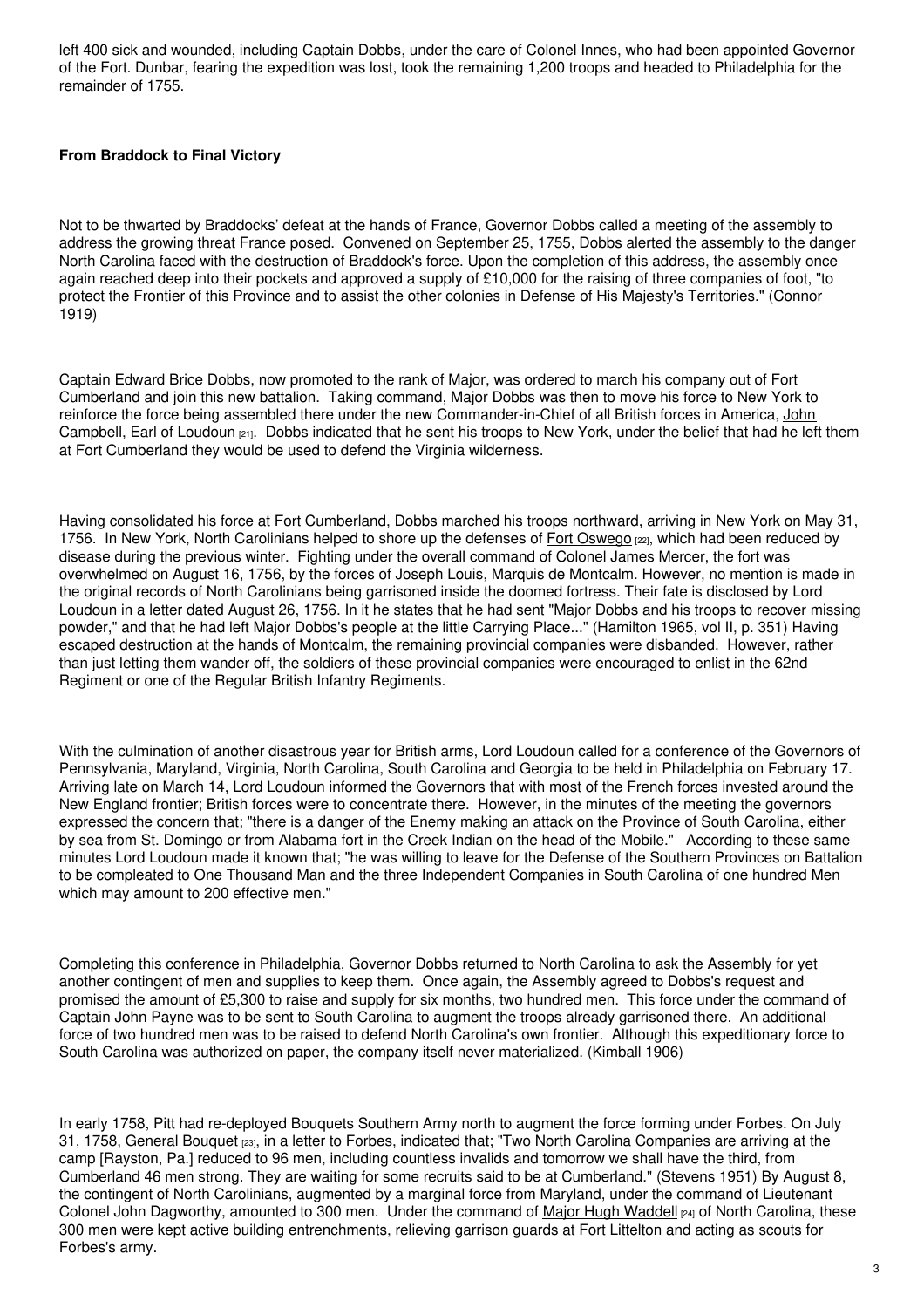Having his army, Forbes lost no time in putting it to use. On September 7, Forbes ordered Major James Grant of the 77th Highlanders to lead a scouting party to Fort Duquesne to ascertain the enemy's strength. Departing on September 11th, Grant took eight hundred regulars from the 60th and 77th foot and a strong contingent of provincial troops including Waddell's North Carolinians. Early on September 14, Grant ordered Major Andrew Lewis of the Virginia Regiment to lead a force of 300 regulars and 100 Virginians to attack the Indian posts in front of the Fort. Returning after only a short time, Lewis informed Grant that the approach was too difficult and had thrown his men into some confusion. As Lewis was communicating this information to Grant, they were surprised by an overwhelming force of Shawnee, Delaware and members of the five Nations. Waddell's troops acting as scouts were engaged but were able to successfully defend themselves and survive the attack. Grant's Highlanders however were not so lucky, taking the brunt of the attack. The Pennsylvania troops, rather than fight ran into the woods, while the remainder of Grants command retreated back to Loyalhanna, where Forbes was encamped. (Gipson 1949)

Maintaining and augmenting his force at Loyalhanna, Forbes spent the next few months sparring with French-allied Indians. On November 12, Forbes ordered Colonel Washington to take his Virginians and Lieutenant John Armstrong to march his Pennsylvanians towards Duquesne in order to clear the way for the main body of Forbes's army. Acting as a screen for this advanced column was Hugh Waddell and his 300 North Carolinians. During the four day approach to the Fort, Waddell's Carolinians were involved in a sharp engagement with Indians allied to the French. In the ensuing firefight, Serjeant John Rogers was able to capture two of the Indians. These Indians provided vital information regarding troop strength and deployment at Fort Duquesne. Arriving at the Fort on the 24th, Waddell and the rest of the army met with a scene of total destruction. Attempting to keep the fort out of the hands of the English, the outnumbered French garrison had evacuated the fort and then detonated a large quantity of powder, totally devastating the fort.

With the capitulation of Duquesne, the war in North America turned northward, and the southern colonies were given a brief respite with which to catch their breath. Waddell and his North Carolinian returned home to defend the frontier, no longer needed to augment British might in the north. By 1760, the war between France and Great Britain was over. However, the [Cherokee](https://www.ncpedia.org/cherokee) Nation [25], having been insulted at the treatment they received at the hands of both the French and British went on the warpath in South Carolina. Fort [Dobbs](https://www.ncpedia.org/fort-dobbs) [26] in North Carolina was attacked by Cherokee Indians on February 27, 1760. The battle resulted in the deaths of one or two colonists and possibly as many as twelve Cherokees. It was not until 1763 that the Cherokee were stopped and the fighting in North America ended.

Although not involved in many of the major northern engagements, North Carolina had contributed men and supplies consistently to the Great War for Empire not only as an equal but as an early leader. Governor Arthur Dobbs and the colony proved adamant supporters of Britain's claim to North America, determined to help lead the fight to support this claim of empire.

### **References and additional resources:**

"Bouquet to Forbes." (July 31, 1758). cited in Stevens, Sylvester K. *The Papers of Henry [Bouquet](https://www.worldcat.org/oclc/65662251)* [27]. The Pennsylvania Historical and Museum Commission, Harrisburg. (1951). p. 220.

Braddock, Edward. 1878. *Major General Edward [Braddock's](https://www.worldcat.org/oclc/11165704) orderly books, from February 26 to June 17, 1755*[28]. From the originals, in the Congressional library. Cumberland, Md: Will H. Lowdermilk.

Braddock, Edward. "A Return of The Virginia, Mary-Land and North Carolina Troops, Encamp'd At Will's Creek-June the 8th 1755." cited in Pargellis, Stanley. *Military Affairs in North America; [1748-1765](https://www.worldcat.org/oclc/23595)*[29]. Archon Books, Conn. 1969. pp. 88- 89.

Browne, William Hand, Clayton Colman Hall, and Bernard Christian Steiner. 1883. *Archives of [Maryland](https://www.worldcat.org/oclc/1513875)* [30]. Baltimore: Maryland Historical Society.

Clarke, Desmond. 1957. *Arthur Dobbs, esquire, 1689-1765 [surveyor-general](https://www.worldcat.org/oclc/477130) of Ireland, prospector and Governor of North Carolina* [31]. Chapel Hill: University of North Carolina Press: 110.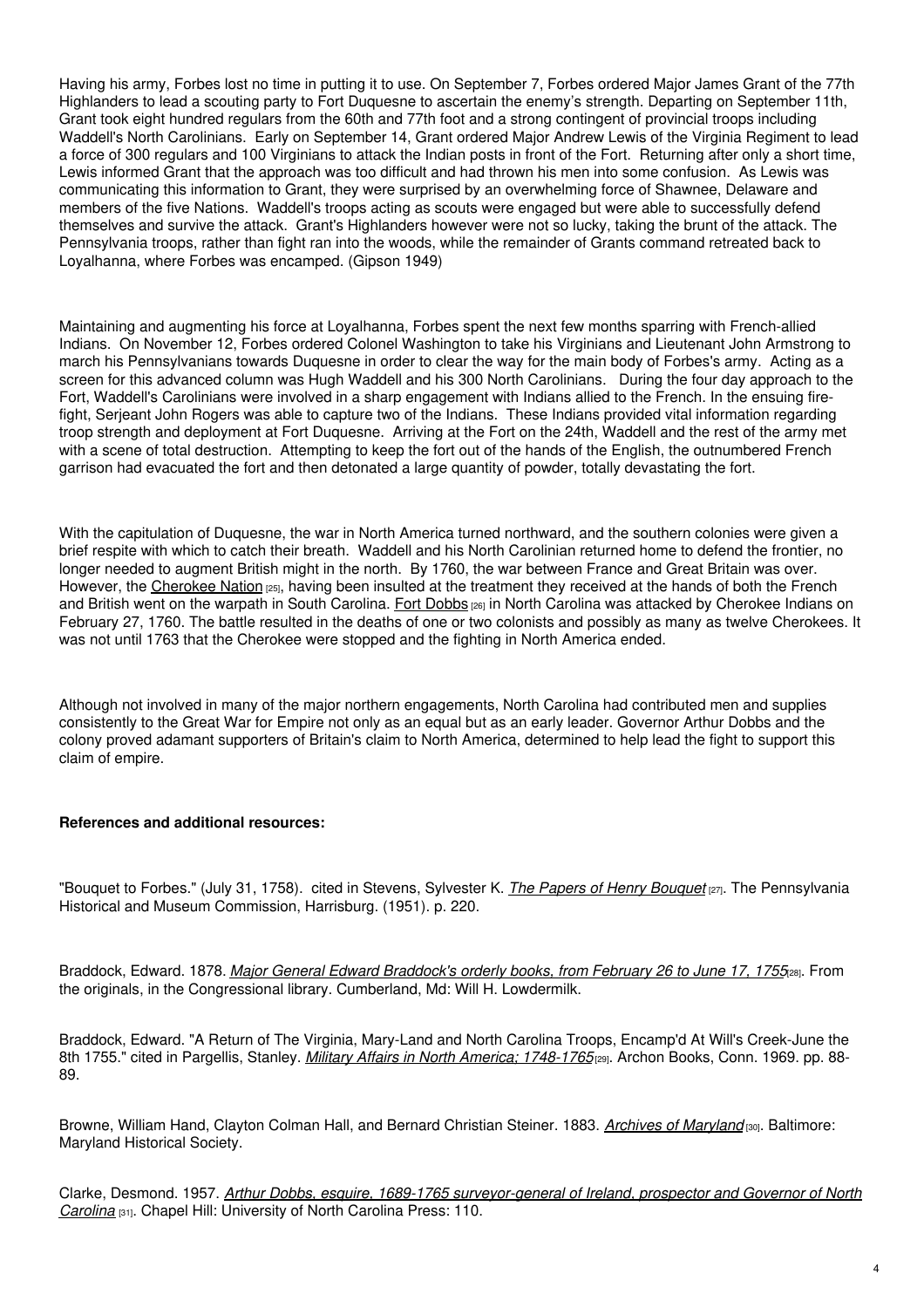Connor, R.D. 1919. *History of North [Carolina](https://archive.org/details/historyofnorthca01conn)* [32]. 6 vols. Chicago, Lewis Publishing Company. vol. I. p.273.

Dinwiddie, R. Dinwiddie to Rowan, March 23, 1754. (W. Saunders, Ed.) Retrieved 2010, from *Colonial Records of North Carolina*: <https://docsouth.unc.edu/csr/index.html/document/csr05-0030> [7]

Fort Dobbs Web site: <http://www.fortdobbs.org/> [33]

Gipson, Lawrence Henry. 1946.*The great war for the Empire: the years of defeat, [1754-1757](https://www.worldcat.org/oclc/10459508)*[34]. The British Empire before the American Revolution, v. 6. New York: Knopf. 78-83, 94-96.

Gipson, Lawrence Henry. 1949.*The great war for the empire: the victorious years, [1758-1760](https://www.worldcat.org/oclc/772719)*[35]. New York: A.A. Knopf. p. 265-270.

Hamilton, Milton W, ed. 1965. *The Papers of Sir WIlliam [Johnson](https://archive.org/details/papersofsirwilli02johnuoft)*[36]. 14 vols. Albany, The University of the State of New York Press. vol. II. p. 351.

The [French](https://www.ncpedia.org/anchor/french-and-indian-war) and Indian War. [37]

Nichols, Franklin Thayer. "The Organization of Braddock's Army."*William and Mary [Quarterly](https://www.worldcat.org/oclc/1607858)* [38]. 3 ser., vol. IV., (1947) pp. 129-136.

Pitt, William, and Gertrude Selwyn Kimball. 1906. *[Correspondence](https://www.worldcat.org/oclc/1224391) of William Pitt, when secretary of state, with colonial governors and military and naval commissioners in America* [39]. New York: Macmillan Co. vol. I. p. 237.

Powell, William Stevens, and Jay Mazzocchi. 2006.*[Encyclopedia](https://www.worldcat.org/oclc/67727572) of North Carolina* [40]. Chapel Hill: University of North Carolina Press.

University of North Carolina at Chapel Hill. 2008. *Colonial and state records of North Carolina*. [Chapel Hill, N.C.]: University Library, UNC-Chapel Hill. <https://docsouth.unc.edu/csr/> [41]. vol. V. p. 750.

### **Image credits:**

**Subjects:** Colonial period [\(1600-1763\)](https://www.ncpedia.org/category/subjects/colonial-period) [42] [French](https://www.ncpedia.org/category/subjects/french-and-indian) and Indian War [43] [War](https://www.ncpedia.org/category/subjects/war)  $[44]$ **Authors:** [Morton,](https://www.ncpedia.org/category/authors/morton-patrick) Patrick [45] **From:** [NCpedia.](https://www.ncpedia.org/category/entry-source/ncpedia) [46]

1 September 2010 | Morton, Patrick

**Source URL:** https://www.ncpedia.org/french-and-indian-war-0

#### **Links**

<sup>[1]</sup> https://www.ncpedia.org/french-and-indian-war-0

<sup>[2]</sup> https://www.wfu.edu

<sup>[3]</sup> https://ohiohistorycentral.org/w/Dinwiddie,\_Robert?rec=114

<sup>[4]</sup> https://www.ncpedia.org/rowan-matthew-research-branch-nc

<sup>[5]</sup> https://www.ncpedia.org/dobbs-arthur